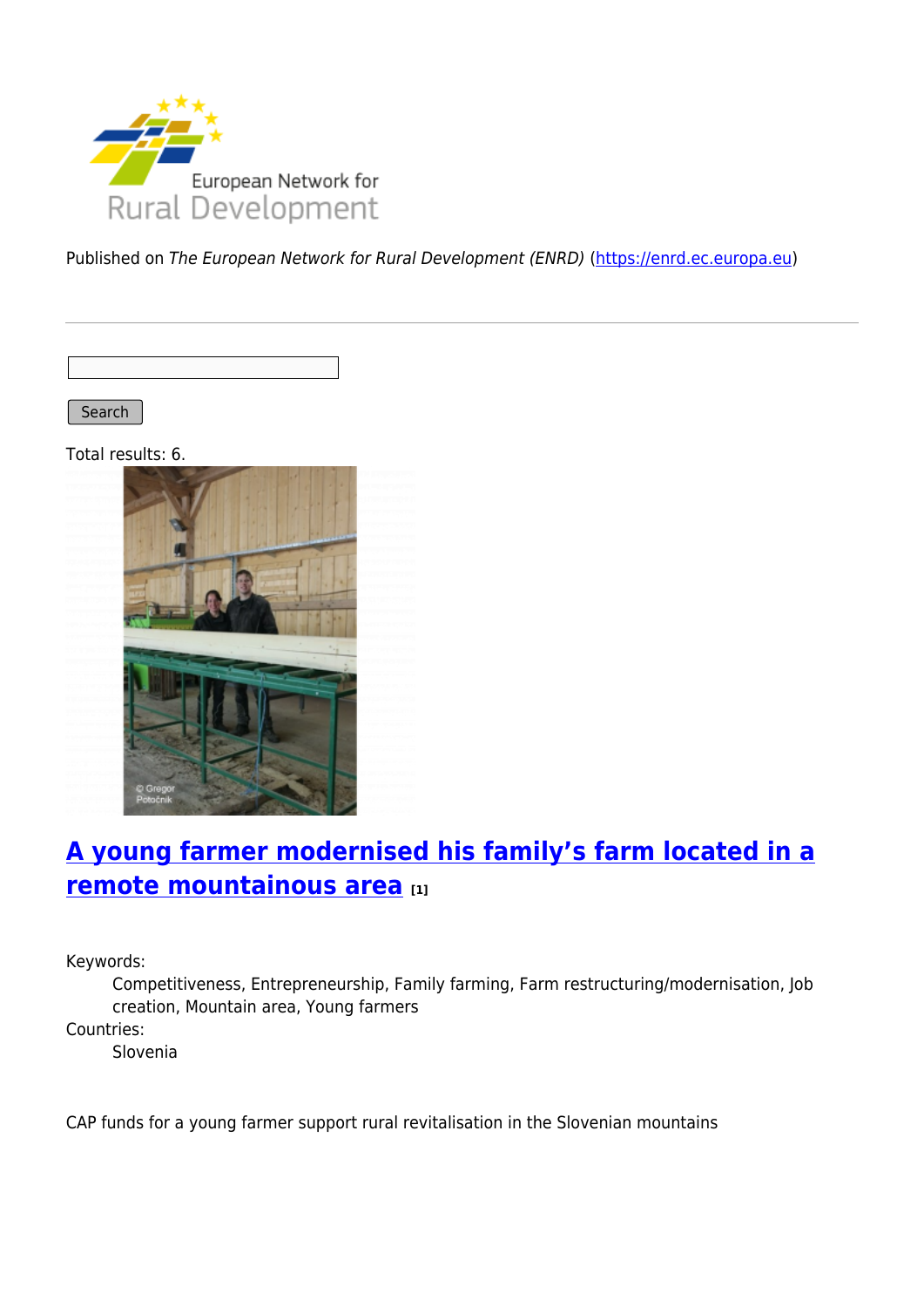

# **[Restoring forests damaged by natural disasters and](https://enrd.ec.europa.eu/projects-practice/restoring-forests-damaged-natural-disasters-and-improving-viability-forests_en) [improving the viability of forests - Slovenia](https://enrd.ec.europa.eu/projects-practice/restoring-forests-damaged-natural-disasters-and-improving-viability-forests_en) [2]**

Keywords:

Environmental sustainability, Forestry, Rural Inspiration Awards: nominees Countries:

Slovenia

This pan-Slovenian project is designed to combat the consequences of natural disasters that have affected forests across the country in the last six years. The project includes sustainable measures to restore damaged forests, adapting them to climate change, and is focused on areas that are under the greatest pressure.



### **[Medved Farm – Investing in soil conservation practices](https://enrd.ec.europa.eu/projects-practice/medved-farm-investing-soil-conservation-practices_en) [3]**

Keywords:

Agriculture, Biodiversity, Climate change adaptation, Competitiveness, Energy efficiency, Environmental sustainability, Sustainability Countries:

Slovenia

A family farm invested in soil conservation practices to increase its capacity to store water and its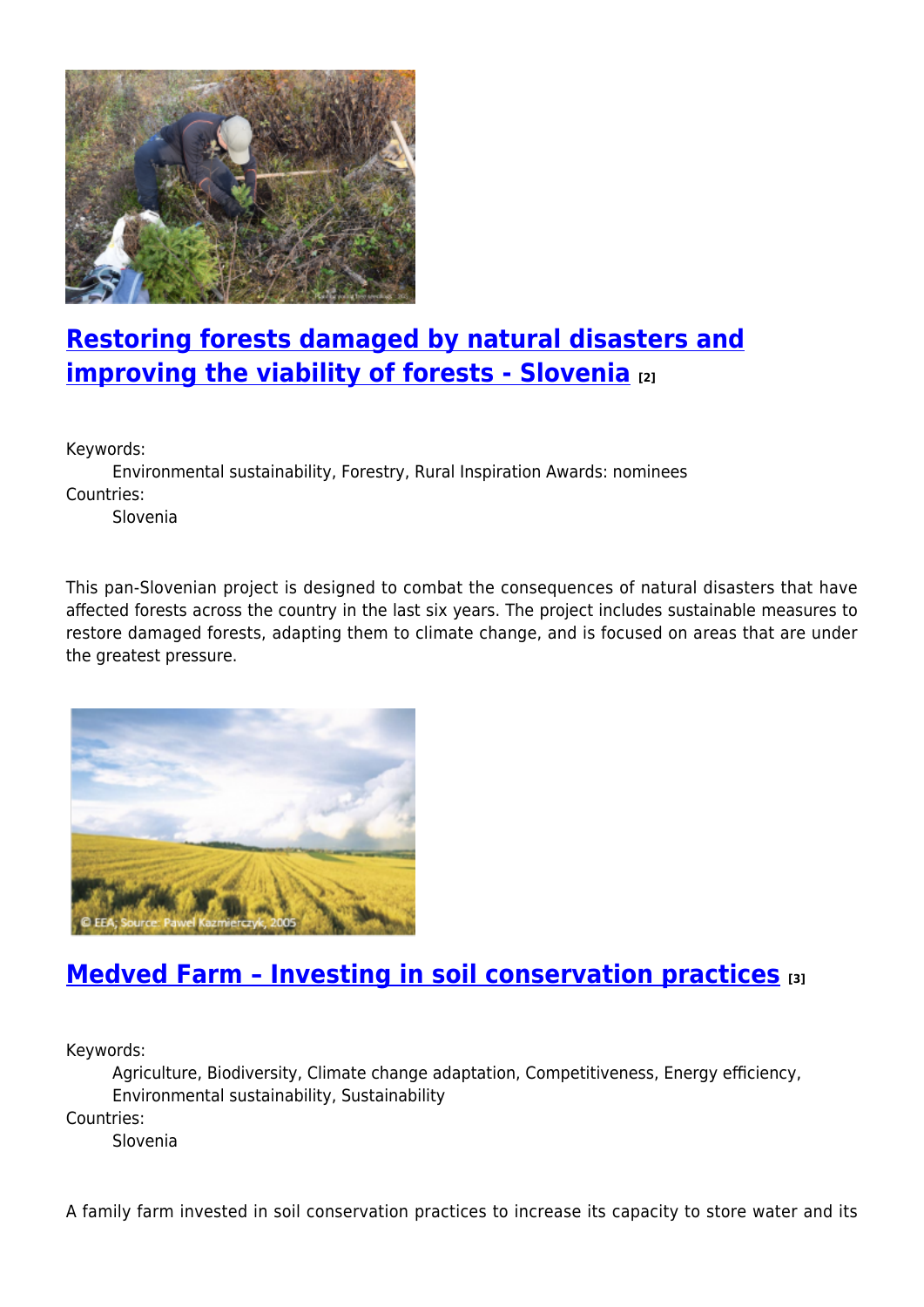microbial biomass activity.



# **[Hiša vin Kokol \(Rebirth of vine / grapes\)](https://enrd.ec.europa.eu/projects-practice/hisa-vin-kokol-rebirth-vine-grapes_en) [4]**

Keywords:

Added value, Agriculture, Bioeconomy, Entrepreneurship, Environmental sustainability, Product quality, Rural Inspiration Awards: nominees

Countries:

Slovenia

The project took nature-friendly vine cultivation on a family farm a step further to develop zero-waste processing methods that valorise all by-products of grapes in a sustainable and fully circular way. The resulting seeds, oil and flour have proved very popular with customers.

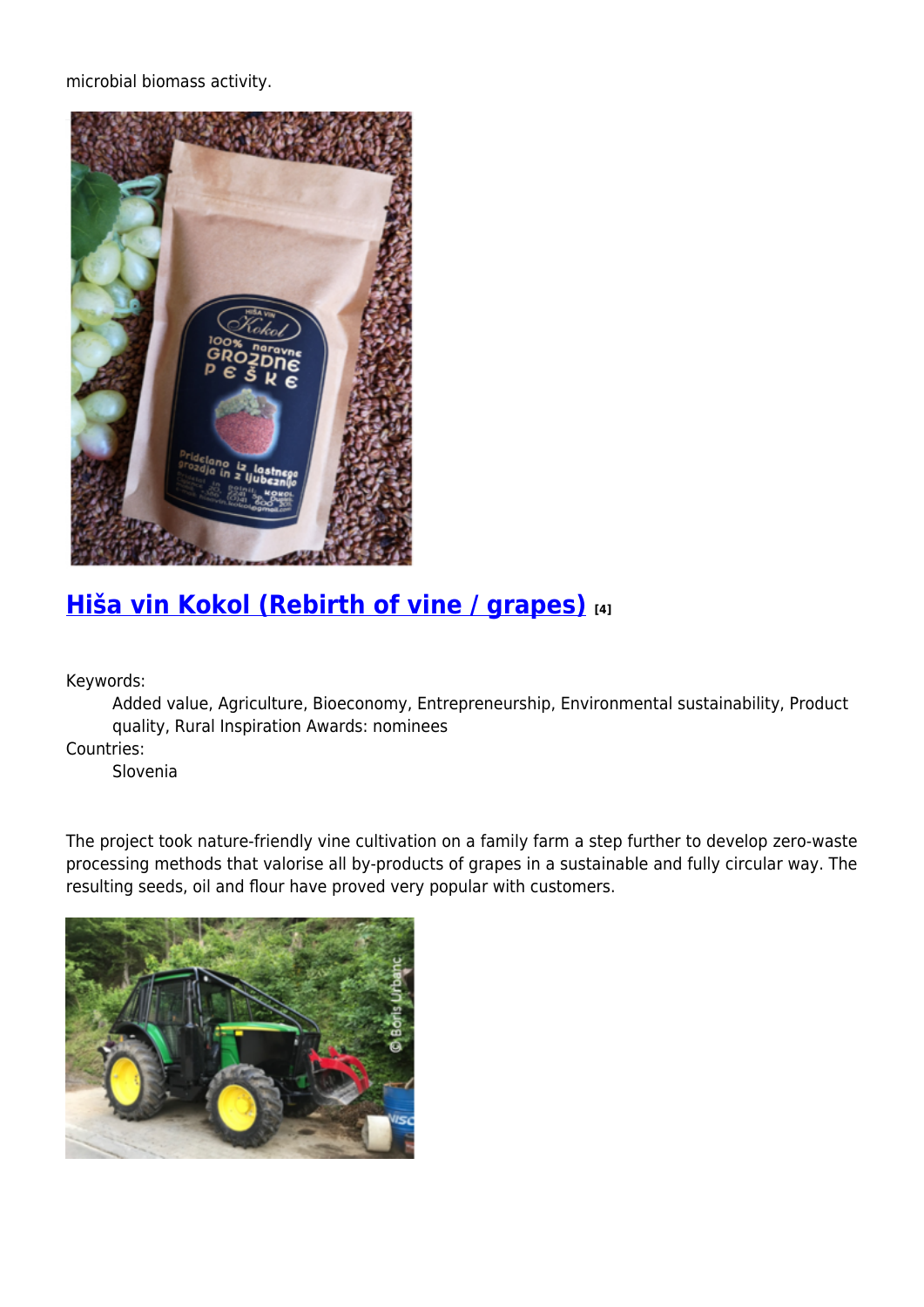## **[Investing in new forestry machinery](https://enrd.ec.europa.eu/projects-practice/investing-new-forestry-machinery_en) [5]**

Keywords:

Competitiveness, Entrepreneurship, Forestry, Rural business, Rural SMEs Countries:

Slovenia

A small family forestry business used RDP support to acquire new machinery that would enable it to respond to the increasing demand for forest services.



## **[Supporting a healthy lifestyle for all generations](https://enrd.ec.europa.eu/projects-practice/supporting-healthy-lifestyle-all-generations_en) [6]**

Keywords:

Demography, Healthcare, LEADER/CLLD, Social inclusion, Youth Countries:

Slovenia

This project created free outdoor recreational infrastructure for a range of age groups and motivated them to take up physical activity through workshops and presentations.

#### **Source URL:**

https://enrd.ec.europa.eu/projects-practice/\_en?project\_keywords\_filter=19753&amp%3Bamp%3Bproject\_country=All &amp%3Bamp%3Bfield\_enrd\_prj\_measure\_tid=All&amp%3Bamp%3Bfield\_enrd\_prj\_focus\_area\_tid=All&amp%3Bamp %3Bf%5B0%5D=sm\_enrd\_eu\_countries%3AUnited%20Kingdom&amp%3Bf%5B0%5D=im\_field\_enrd\_prj\_keywords%3A 20469&f%5B0%5D=im\_field\_enrd\_prj\_keywords%3A19756&f%5B1%5D=im\_field\_enrd\_prj\_keywords%3A19733&f%5B 2%5D=im field enrd prj keywords%3A20472&f%5B3%5D=im field enrd prj measure%3A17101&f%5B4%5D=im fiel d enrd prj keywords%3A19751&f%5B5%5D=im field enrd prj keywords%3A20629&f%5B6%5D=im field enrd prj ke ywords%3A19750&f%5B7%5D=sm\_enrd\_eu\_countries%3ASlovenia&f%5B8%5D=im\_field\_enrd\_prj\_keywords%3A1972 5&f%5B9%5D=im\_field\_enrd\_prj\_keywords%3A20655&f%5B10%5D=im\_field\_enrd\_prj\_measure%3A17099&f%5B11% 5D=im\_field\_enrd\_prj\_keywords%3A19754&f%5B12%5D=im\_field\_enrd\_prj\_measure%3A17110

#### **Links**

 $[1]$ 

https://enrd.ec.europa.eu/projects-practice/young-farmer-modernised-his-familys-farm-located-remote-mountainous-ar